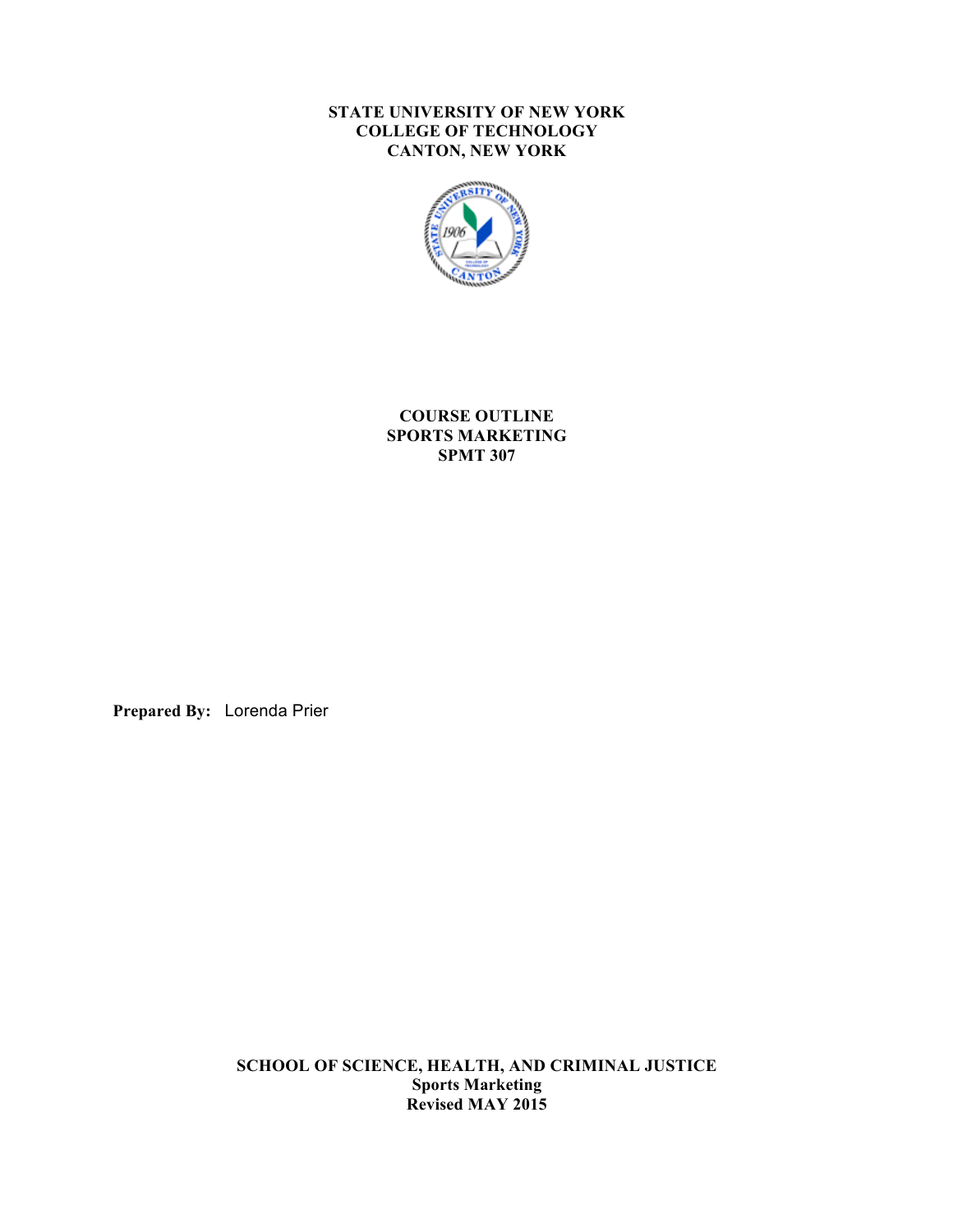### **SPMT 307 Sport Marketing**

- **A. TITLE**: Sport Marketing
- **B. COURSE NUMBER:** SPMT 307
- **C. CREDIT HOURS:** 3
- **D. WRITING INTENSIVE COURSE**: No
- **E. COURSE LENGTH:** 15 weeks
- **F. SEMESTER(S) OFFERED: Indicate:** Fall/Spring
- **G. HOURS OF LECTURE, LABORATORY, RECITATION, TUTORIAL, ACTIVITY:**  3 lecture hours per week

#### **H. CATALOG DESCRIPTION:**

 This course examines the various techniques and strategies used in meeting the want and needs of consumers in the sports industry. The course examines the differences between sports marketing and traditional marketing. Students will learn about the importance of market research and segmentation in identifying the right sports consumer. Students will also learn how data-based marketing can be used to connect with sport consumers and the development of sponsorship and endorsement packages.

 **I. PRE-REQUISITES/CO-COURSES: (List courses or indicate "none") a.** Pre-requisite(s): (BSAD 203) Marketing or permission of instructor **b.** Co-requisite(s): None

#### **J. GOALS (STUDENT LEARNING OUTCOMES): By the end of this course, the student will be able to:**

| <b>Course Objective</b>                             | <b>Institutional SLO</b> |
|-----------------------------------------------------|--------------------------|
| a. Recognize and discuss the wide range of career   | 3. Prof. Competence      |
| opportunities that exist within the field of sport  | 4. Inter-intrapersonal   |
| marketing                                           |                          |
| b. Apply knowledge in developing marketing strategy | 2. Crit. Thinking        |
| to specific sport consumer groups                   | 3. Prof. Competence      |
| c. Discuss the unique nature of sports products and | 2. Crit. Thinking        |
| the sports marketing mix                            | 3. Prof. Competence      |
| d. Create a viable marketing plan which effectively | 1. Communication         |
| analyzes a sport market and provides marketing      | 2. Crit. Thinking        |
| solutions                                           | 3. Prof. Competence      |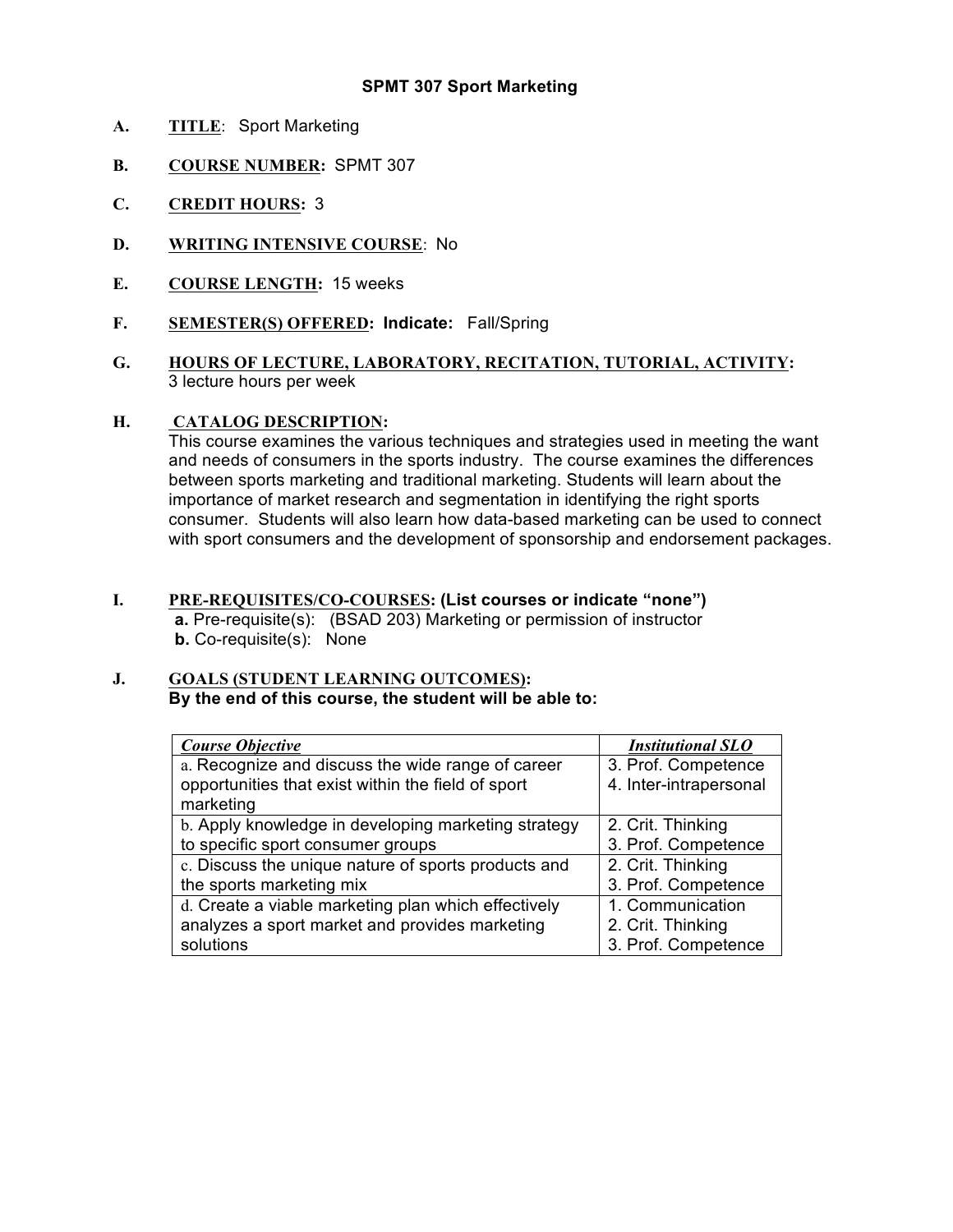## **K. TEXTS:**

 Matthew D. Shank, *Sports Marketing: A Strategic Perspective, Fourth Edition* Upper Saddle River, NJ Pearson Prentice Hall 2009.

### **L. REFERENCES:**

 Stedman, G., Deply Neirotti, L., & Goldblatt, J. (2001) *The Ultimate Guide to Sport Marketing.* New York: McGraw Hill.

 Brenda G. Pitts (2003) *Case Studies in Sport Marketing.* Morgantown, WV: Fitness Information Technology Inc.

#### **M. EQUIPMENT:** Technology Enhanced Classroom

#### **N. GRADING METHOD:** A – F

### **O. MEASUREMENT CRITERIA/METHODS:**

- Written Assignments
- Quizzes
- Small Group Task
- Discussion

#### **P. DETAILED COURSE OUTLINE: Follow outline below**

#### **I. Contingency Framework**

- a. Assessing the sports marketing field
- b. Evaluating internal and external contingencies
- c. Writing a sports organization's mission statement
- d. Planning for competition

#### **II. Market Selection Decisions**

- a. Performing marketing research
- b. Preparing a marketing report
- c. Understanding participants and spectators as consumers
- d. Accounting for psychological and sociological factors
- e. Creating the basis for segmentation
- f. Evaluating target markets
- g. Positioning or repositioning a sports product

## **III. Sports Marketing Mix**

- a. Defining goods and services as sports products
- b. Capturing a brand
- c. Establishing product characteristics
- d. Developing a new product through the new product development process
- e. Planning for the product life cycle
- f. Assessing internal and external pricing factors